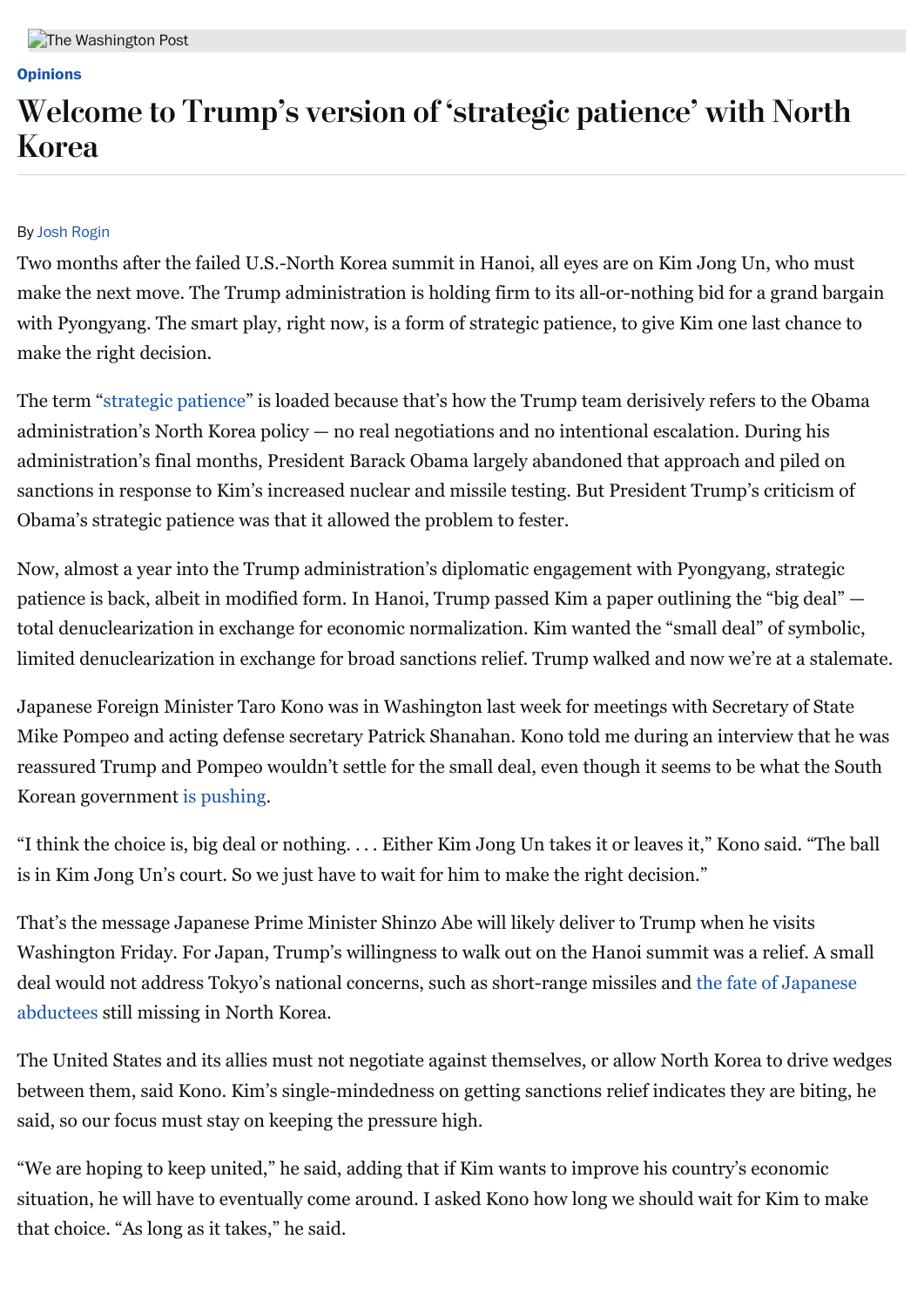Earlier this month, Pompeo largely concurred with that view during a hearing before the Senate Foreign Relations Committee, though he said he wanted to "[leave a little room](http://www.koreaherald.com/view.php?ud=20190411000101)" for small incentives if North Korea demonstrates real progress. During [a CBS interview Wednesday,](https://www.reuters.com/article/us-northkorea-usa-pompeo/pompeo-sees-bumpy-north-korea-talks-but-hopes-for-several-more-chances-idUSKCN1S02X1) Pompeo emphasized the fundamental choice Kim faces and called on the North Korean leader to prove he had, in fact, made the choice to denuclearize.

Meanwhile, there's no bilateral dialogue right now and nothing on the schedule. "I hope that we get several more chances to have serious conversations," Pompeo said.

There are signs Kim is thinking it over. He traveled to Vladivostok, Russia, this week to confer with Russian President Vladimir Putin and [shore up his international support.](https://www.washingtonpost.com/world/putin-arrives-in-russian-far-east-ahead-of-first-ever-summit-with-kim-jong-un/2019/04/24/a2d941f8-65c6-11e9-a698-2a8f808c9cfb_story.html) Kim Yong Chol, the hard-liner customarily in charge of Pyongyang's negotiating team, [was left off the trip](https://www.reuters.com/article/us-northkorea-usa-pompeo/pompeo-sees-bumpy-north-korea-talks-but-hopes-for-several-more-chances-idUSKCN1S02X1) with no explanation and [may be gone](https://www.washingtonpost.com/world/2019/04/25/absence-key-north-korean-negotiator-russia-summit-offers-glimmer-hope/?utm_term=.18a921e9b499) for good.

U.S. officials told me that Kim Jong Un's promotion of foreign ministry official Choe Son Hui could be a positive sign that the chairman is seeking new advice or planning to adjust his strategy. North Korean officials are also busy insulting Trump's advisers, including Pompeo (["immature](https://www.independent.co.uk/news/world/americas/us-politics/north-korea-pompeo-nuclear-talks-trump-us-kim-jong-un-missiles-a8875886.html)") and national security adviser John Bolton ("[dim-sighted"](https://www.reuters.com/article/us-usa-northkorea-bolton/north-korea-slams-boltons-dim-sighted-call-for-sign-of-denuclearization-idUSKCN1RW068)).

If the North Koreans think they can appeal directly to Trump by going over his advisers' heads, they haven't learned the lessons of Hanoi. If Russia thinks there's a possibility of broadening the diplomacy to something resembling [the Six-Party Talks,](https://www.reuters.com/article/us-northkorea-russia-kremlin/kremlin-six-party-talks-only-efficient-way-to-tackle-nuclear-north-korea-idUSKCN1S01BN) they don't understand Trump.

Kono said that as long as everyone abides by the resolutions put in place by the U.N. Security Council, there will be no significant sanctions relief for North Korea until it gives up its nuclear and missile programs completely.

"We do not want to make the mistake of the Six-Party Talks, so we are not going to give anything piece by piece," he said.

In a way, Trump's version of strategic patience is better than Obama's. There is no nuclear or missile testing going on and there, at least, is a diplomatic process to be returned to.

But if and when it becomes clear that Kim has decided not to give up his nuclear and missile programs for good, our patience must end and we must pivot to ramping up our deterrence, containment and pressure. Trump's strategic patience with North Korea will eventually run out.

*Read more from [Josh Rogin's archive](https://www.washingtonpost.com/people/josh-rogin), [follow him on Twitter](https://twitter.com/@joshrogin) or [subscribe to his updates on Facebook.](http://www.facebook.com/josh.rogin/)*

## **Read more:**

Simon Denyer: Absence of key North Korean [negotiator](https://www.washingtonpost.com/world/2019/04/25/absence-key-north-korean-negotiator-russia-summit-offers-glimmer-hope/?utm_term=.efa018a1a431) at Russia summit offers glimmer of hope

[Jennifer](https://www.washingtonpost.com/opinions/2019/03/25/north-korea-fiasco/?utm_term=.02b7734002c5) Rubin: The North Korea fiasco

The Post's View: The [Hanoi summit](https://www.washingtonpost.com/opinions/global-opinions/the-hanoi-summit-failure-exposes-trumps-weak-diplomacy/2019/02/28/d922fac0-3b63-11e9-a2cd-307b06d0257b_story.html?utm_term=.a22744dd40c7) failure exposes Trump's weak diplomacy